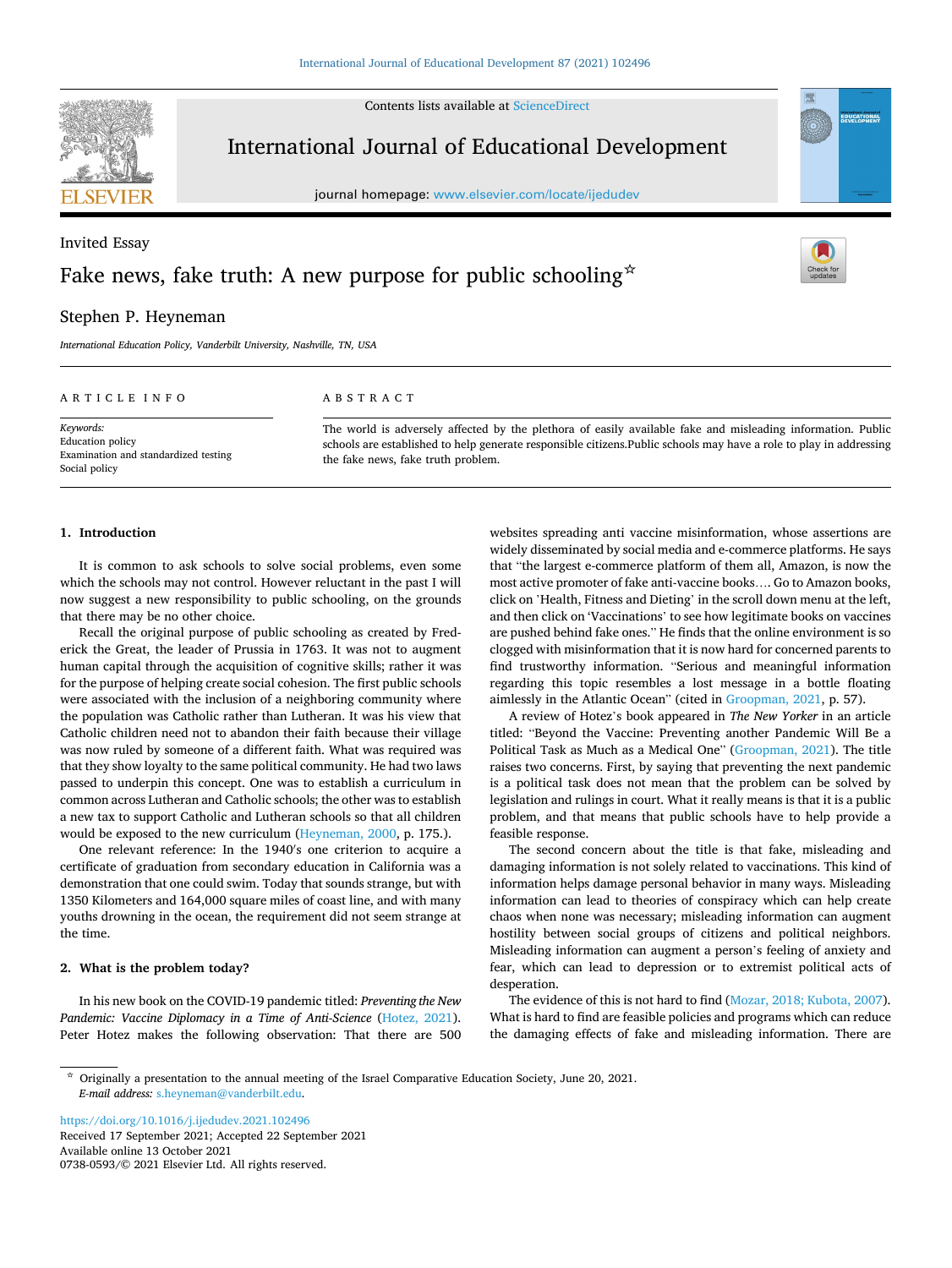many organizations and academics who are leading the way on this.

For instance, the American Library Association (ALA) has discovered that: 80% of the students in middle school mistake sponsored content for real news; that 75% cannot tell the difference between real or dishonest news on Facebook; and that only One Out of Three can identify a bias in a news source (ALA [Information Source, 2021\)](#page-3-0).

The ALA has concluded that students do not meet the standards set by the International Society for Technology in Education (ISTE) to critically select, evaluate and synthesize digital resources. This means that students do not understand the difference between fake and real news. American librarians are now helping to standardize the underpinnings of what is known as *media literacy*.

**Media literacy** according to the ALA**,** includes what may be obvious to some, but not to everyone. Media literacy includes five 'truths'.

- 1. Authorship: All media messages are written through 'constructed authorship'.
- 2. Rules and format: All media messages use a creative language with its own rules and format.

3. Audience: Different people experience the same message differently.

- 4. Framing: all media messages have embedded values and points of view.
- 5. Power and/or purpose: Most media messages are organized to gain profit or to advance a specific political purpose.

With these five 'truths' the librarians have launched into a training program which can prepare students to better understand media messages and what to do about them. For example, the ALA is actively demonstrating how to identify the differences between dishonest and real news:

**Real News: Comes from a respected news outlet:** *If you're not sure, verify the story on::* Snopes.com, FactCheck.com, PolitiFact.com.

**Real News: Headlines matches the rest of the article:** *Always read beyond the headline.* 

**Real News: Has a byline naming the person who wrote the article:** *Google the author to learn more*.

**Real News: URL matches the news source:** *Sites ending in.gov or. edu are the most trustworthy*.

**Real News: Has a current date:** *See if other news outlets have picked up the story*.

**Real News: Backs up claims with links to credible sources:** *Click the links to make sense.* 

**Fake News: May come from an unfamiliar website, Therefore:**  *Check the home and about pages and* look for signs of Satire ("for entertainment only") and bias (has a political agenda).

**Fake News: Headlines is an outrageous or doesn't match article:**  *Be skeptical of over-the-top or emotional headlines.* 

**Fake News: Doesn't list an author, so one can't investigate them:** *Credible news sources Provide contact information.* 

**Fake News: URL is strange or doesn't match the news outlet, therefore:** *Avoid sites ending in lo or.co and carefully scrutinize sites ending in.com.* 

**Fake News: May have an old date or there's no other coverage:**  *Outdated news stories can be misleading*.

**Fake News: Fails to provide any proof of claims:** *Don't trust into if you can't trace back to its source*.

These principles then lead to a series of requirements which gradually have become standardized. The librarians help students internalize these principles by sending reminders. For instance:

**Be Skeptical**: Does the headline sound unlikely, unrealistic preposterous? Don't take every headline you see at face value.

**Identify the author:** Many fake news stories are anonymous. If you can't find out who wrote the information, be wary of the content.

**Ask who is in charge or who has sponsored the article:** Does the author work for someone? Identify the author's employer if there is one. Think about how "the news" might be biased by the preferences of the

employer.

**Consult multiple sources:** Check other sources. Are they Reporting the same or similar news? If it's a big story, they will, what do "opposition" sources Say about the story? Do they report the same facts?

**Dig deeper before accepting the article's claims:** Does the article cite sources or traceable quotes? Find and read the actual study for Confirmation. Put quotes in context.

**Check Out the facts:** Fact check the story with watch dog sites such as *Snopes.com, Politico.com*, and *PolitFact.com.* It is their job to make sure the information from news sites is accurate.

**Compare:** Compare the headlines and/or picture against the content of the article. If they don't match, are they meant to mislead or misdirect you?

**Spell Check:** Does the URL have any odd suffixes or substitutions (like replacing a letter 1, for example)? Is this a fake news site pretending to be something else?

**Share with Care:** Share social media posts only after you have read them and considered their source. Friends and family trust you to share trustworthy information.

**Be Open-Minded:** Is confirmation bias the tendency to believe reports that confirm what you already believe putting you in an echo chamber? Be open-minded ask questions.

**Beware Online "Filter Bubbles":** Is predictive searching biasing your information retrieval? Social media often feeds you only items that are similar to items you have liked. This keeps you from getting both "sides" of the story.

Laying out the standards for media competency is a first step. But how are schools to assess the level of student competency? In this regard, there is some progress.

**Assessing the level of Media Competence: Stanford History Education Group:** A group at Stanford University has designed an assessment test in which students at different ages can be divided into low, medium and high levels of media competence. Here is an example of the Stanford designed test of student competence in media literacy.

This assessment relies on a series of standardized questions about an article:

**Authorship:** Who made this?

**Purposes:** Why was this made? What does this want me to do?

**Audience**: Who is the target audience? My role: why are they trying to reach me? Or who is the author talking to? What is it for?

**Economics:** Who paid for this?

**Effects:** Who might benefit from this message? Who might be harmed by it? Is this message good for me or people like me? What does the storyteller want me to remember?

**Responses:** what actions might I take in response to this message? How should I react to be productive and/or sensible? How does this make me feel and how do my emotions influence my interpretation of this?

*Messages & Meaning:* What does this want me to think (or think about)? What would someone learn from this? What does this tell me about {insert topic}? What ideas, values, information, or points of view are overt? Implied? What is left out that might be important to know?

**Techniques:** What techniques are used and why? How do the techniques communicate the message?

**Interpretations:** How might different people understand this message differently? What is my interpretation and what do I learn about myself from my reaction or interpretation?

**Context** When was this made? Where or how was it shared with the public?

**Credibility:** Is this fact, opinion, or something else? How credible is this (and how do you know)? What are the sources of the information, ideas, or assertions? Can I trust this source to tell me the truth about this topic?

The Stanford group has then divided students by age/grade levels and have standardized low, medium and high scores on the test of media competence at each school level.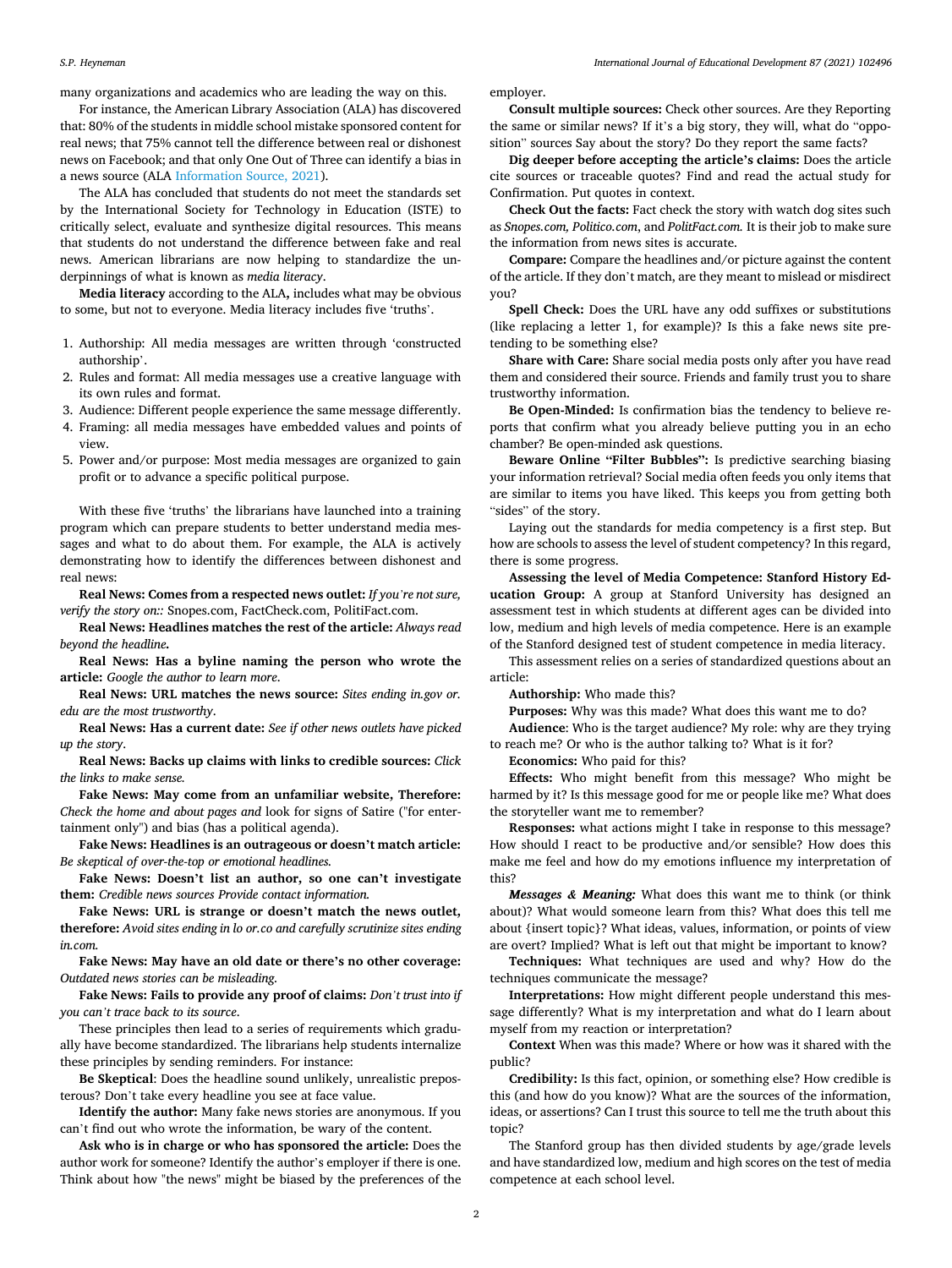Here, for instance, are the expectations for a student in **Middle School**.

- **News on Twitter:** Students consider different tweets and determine which is the most Trustworthy.
- **Article Analysis:** Students read a sponsored post and explain why it might not be reliable.
- **Comment section:** Students examine a post from a newspaper comment section and explain whether they would use it in a research project.
- **News search:** Students distinguish between a news article and an opinion column.
- **Home page analysis**. Students identify advertisements on a news website. Here are expectations for a student in **Secondary School**.
- **Argument Analysis:** Students compare and evaluate two posts from a newspaper's comment section.
- **News on Facebook:** Students identify the blue checkmark that distinguishes a verified Facebook account from a fake one.
- **Facebook Argument:** Students consider the relative strength of evidence that two users present in a Facebook exchange.
- **Evaluating Evidence:** Students decide whether to trust a photograph posted on a photo-sharing website.
- **Comparing Articles:** Students determine whether a news story or a sponsored post is more reliable.

Here are expectations for a student in **Higher Education**.

- **Article Evaluation:** In an open web search, students decide if a website can be trusted.
- **Research a Claim:** Students search online to verify a claim about a controversial topic.
- **Website Reliability**.
	- Students determine whether a partisan site is trustworthy.
- **Social Media Video:** Students watch an online video and identify its strengths and weaknesses.
- **Claims on social media:** Students read a tweet and explain why it might or might not be a useful source of information.

## **3. Examples of the Stanford test of Media Competence [\(Stanford](#page-3-0)  [History Education Group, 2021\)](#page-3-0)**

The students are shown a twitter feed— Headline: New pooling shows the **@NRA** is out of touch with gun owners and their own members.<sup>1</sup> Two out of three-gun owners say they would be more likely to vote for a candidate who supported background checks.

Then students are asked: Why might this tweet be a useful source about the opinion of NRA members? List any sources you used to make your decision. Or why might this tweet not be a useful source for opinions of NRA members?

It is important to note that the issue is not whether the twitter feed is trustworthy but rather the evidence on both sides, evidence that it is trustworthy and evidence of the opposite.

Students are asked: Why it might this tweet be useful?

## **4. The Rubric**

- **Mastery Level:** Student fully explains that the tweet may be useful because it includes data from a poll conducted by a polling firm.
- **Emerging Level:** Student addresses the polling data and/or the source of the polling data but does not fully explain how those elements may make the tweet useful.
- **Beginning Level:** Student does not address the polling data or the source of the polling data as a reason the tweet may be useful.

Then the students are asked why the same tweet might not be useful?

- **Mastery Level:** Student fully explains how the political motivations of the organizations involved may have influenced the content of the tweet and/or poll, which may make the tweet less useful.
- **Emerging Level:** Student addresses the source of the tweet or the source of the news release but does not fully explain how those elements may make the tweet less useful.
- **Beginning Level:** Student does not address the source of the tweet or the source of the news release as reasons the tweet may be less useful.

Here is an example of a student at the **Mastery Level**.

This student explains how MoveOn.org's work as a political advocacy organization might influence the tweet's contents; the student cites the fact that according to the Moveon.orgs page on Wikipedia the organization is a 'progressive public policy' group and would therefore would be against any media information distributed by the NRA. The student at the mastery level also pointed out that the Wikipedia page mentioned that on more than one instance Moveon.org distorted the truth and attempted to alter Google searches for its own benefit. This student concluded "I would seek a different source to know NRA members' opinions on background checks."

Here are examples of a students at the **Emerging and Beginning levels**.

- **Emerging Level:** The emerging student suggests that the tweet is politically motivated but does not explain how this might influence its content. The emerging level of student mentioned that Moveon. org was paid to work on Obama's campaign and therefore are democrat-oriented, when NRA members tend to be Republican.
- **Beginning Level:** At the beginning level the student focused on the nature of Twitter rather than the source of the tweet.

Here is another item from the Stanford test of Media Competence.

#### **5. Newspaper item: is it an ad or an article?**

The students are presented with an item from a newspaper and are asked whether this is an advertisement or a news article.

- **Mastery Level:** Student correctly identifies the item as an ad or nonad and provides coherent reasoning.
- **Emerging Level:** Student correctly identifies the item as an ad or non-ad but provides limited or incoherent reasoning.
- **Beginning Level:** Student incorrectly identifies the item as an ad or non-ad.

The student at the **Mastery Level** correctly categorized the item as an ad based on several of its features. It has 'stop seeing this ad' button, or 'limited time offer, or noting that on the left side there is an offer to 'save \$20′ and usually money is involved if people are selling something.

At the **Emerging Level** of media competence, a student engages in circular reasoning by saying that: **"**It is an advertisement because it advertises something".

or points out something irrelevant such as: **"**It is an advertisement because there's no 'Really Useful' thing on it".

Here is a third illustration, an article about California almonds.

Example of an item on California Almonds. At the mastery level the student correctly identifies the story as an article because: **"**There is no little blue x, it has an author of the article, and it doesn't say it is sponsored content."

At the emerging level Student identifies a feature that may or may not indicate its status as an ad: "It is not an advertisement because it does

 $1$  The National Rifle Association is the principal group which lobbies government to liberalize gun ownership regulations.